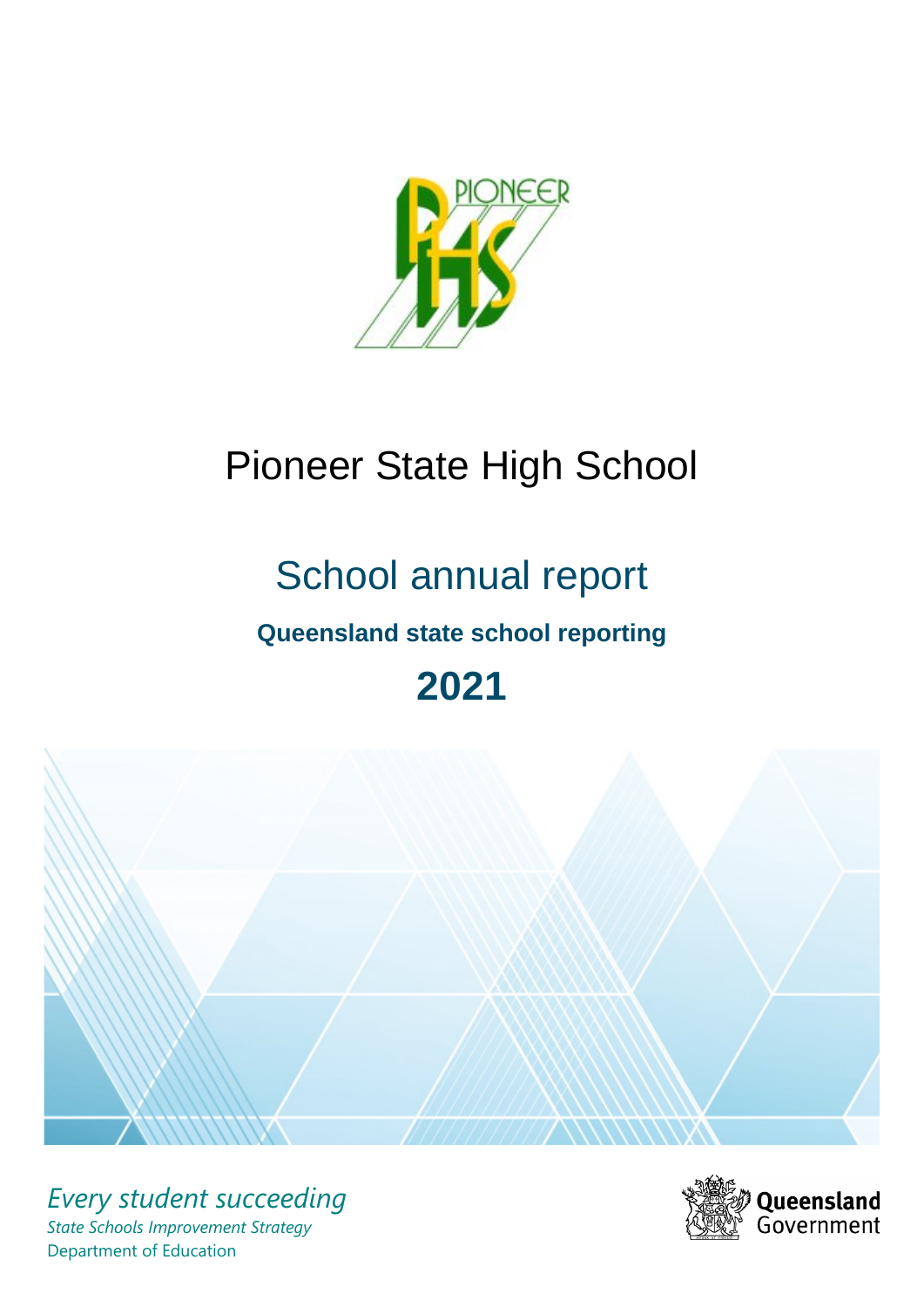**OFFICIAL – Public** Published as information source only. Public information used to create this report may not appear in this format in the public domain Please refer to disclaimer information.

#### **Contact details**

| <b>Postal Address</b> | PO Box 8279 Mount Pleasant 4740 |
|-----------------------|---------------------------------|
| <b>Phone</b>          | (07) 4955 9222                  |
| Fax                   | (07) 4955 9200                  |
| <b>Email</b>          | principal@pioneershs.eq.edu.au  |
| Website               | https://pioneershs.eq.edu.au    |

#### **Disclaimer**

The materials presented in this report are distributed by the Department of Education (the department) as an information source only.

The information and data in this report is subject to change without notice.<br>The department makes no statements, representations, or warranties about the accuracy or completeness of, and you should not rely on, any informa report. The department disclaim all responsibility and all liability (including without limitation, liability in negligence) for all expenses, losses, damages and costs you might incur as a

result of the information in this report being inaccurate or incomplete in any way, and for any reason. Despite our best efforts, the department makes no warranties that the information in this report is free of infection by computer viruses or other contamination.

2021 School annual report Pioneer State High School 1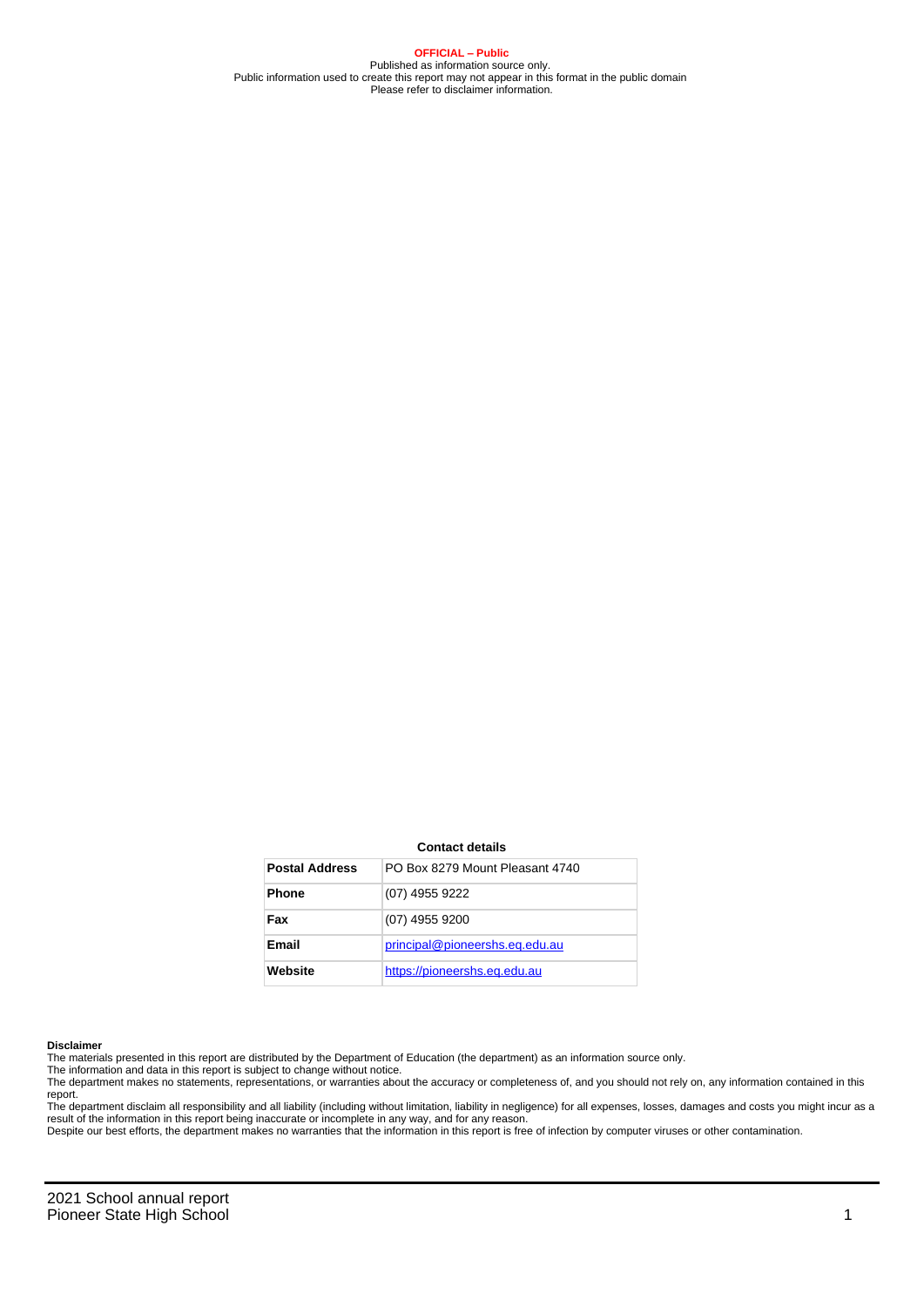| School context                   |                                                                                                                                                                                              |
|----------------------------------|----------------------------------------------------------------------------------------------------------------------------------------------------------------------------------------------|
| Coeducational or single sex      | Coeducational                                                                                                                                                                                |
| <b>Independent Public School</b> | No.                                                                                                                                                                                          |
| Year levels offered in 2021      | Year $7 -$ Year 12                                                                                                                                                                           |
| Webpages                         | Additional information about Queensland state schools is located on the:<br>My School website<br>Queensland Government data website<br>Queensland Government schools directory website.<br>٠ |

# **Characteristics of the student body**

## **Student enrolments**

### **Table 1: Student enrolments by year level**

|                   |      | <b>February</b> |      |      | <b>August</b> |      |
|-------------------|------|-----------------|------|------|---------------|------|
| <b>Year Level</b> | 2019 | 2020            | 2021 | 2019 | 2020          | 2021 |
| Year <sub>7</sub> | 106  | 95              | 95   | 107  | 97            | 102  |
| Year <sub>8</sub> | 105  | 116             | 101  | 105  | 115           | 100  |
| Year 9            | 90   | 106             | 116  | 109  | 104           | 123  |
| Year 10           | 119  | 92              | 121  | 123  | 98            | 115  |
| Year 11           | 95   | 103             | 96   | 91   | 97            | 75   |
| Year 12           | 47   | 83              | 90   | 44   | 77            | 83   |
| <b>Total</b>      | 562  | 595             | 619  | 579  | 588           | 598  |

Notes

1. Student counts include headcount of all full- and part-time students at the school.

# **Average class sizes**

#### **Table 2: Average class size information for each phase of schooling**

| <b>Year Levels</b> | 2019 | 2020 | 2021 |
|--------------------|------|------|------|
| Year 7 – Year 10   | 23   | つつ   | 23   |
| Year 11 – Year 12  | 14   | 15   | 14   |

Notes

1. Classes are measured against the target of 25 students per teacher in Prep to Year 3 and Years 11 to 12, and target of 28 students per teacher in Years 4 to 10. Where composite classes exist across cohorts (e.g. Year 3/4) the class size targets would be the lower cohort target.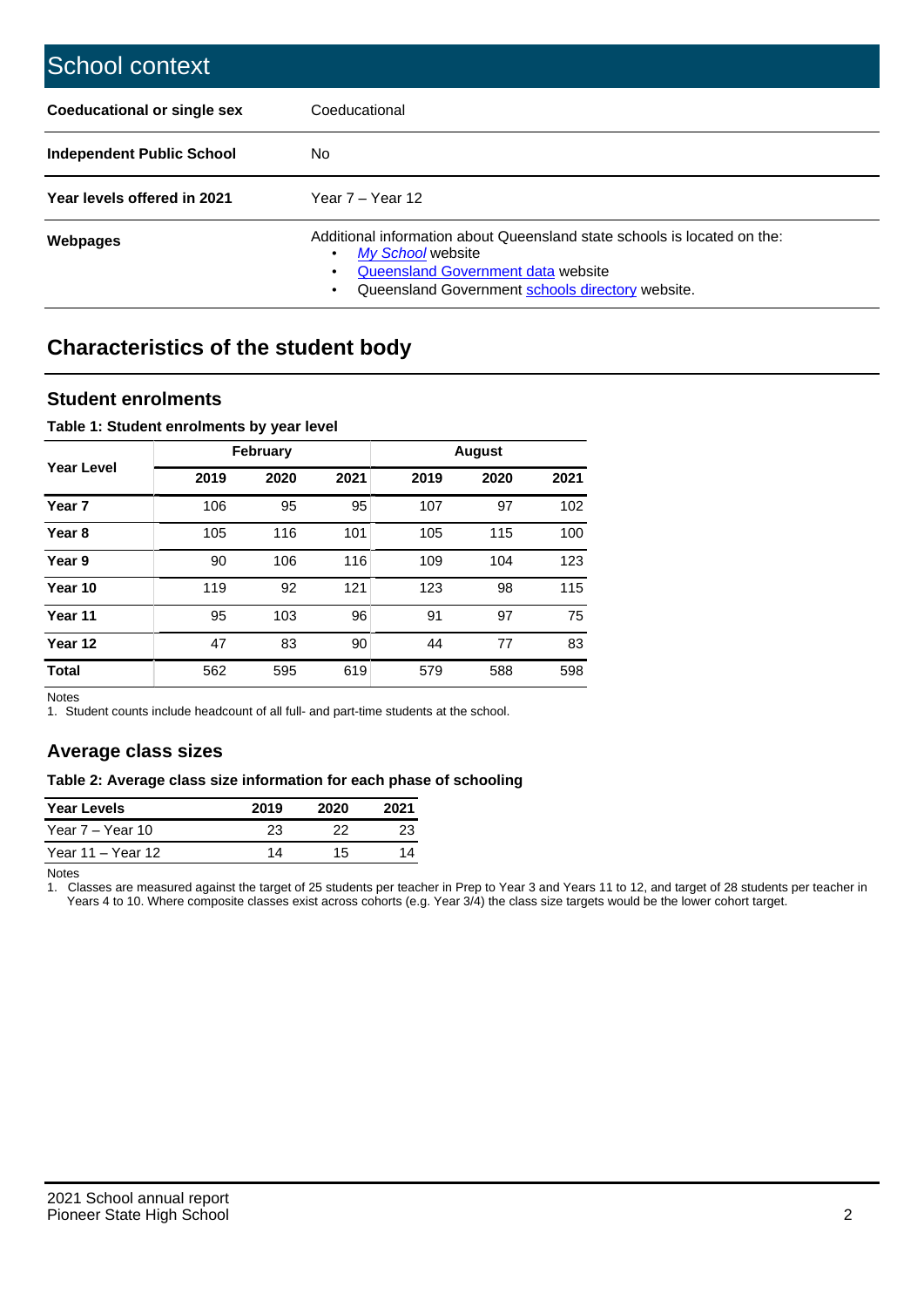# **Respectful relationships education**

To support students' learning, health and wellbeing all state schools are required to implement respectful relationships education through the Prep to Year 10 Australian Curriculum: Health and Physical Education and/or through school pastoral care programs across Prep to Year 12.

## **Parent, student and staff satisfaction**

Tables 3–5 show selected items from the Parent/Caregiver, Student and Staff School Opinion Surveys. In response to the COVID-19 health emergency, the annual school opinion surveys of students, teachers and staff were not administered in 2020. A new time series started in 2021 and data from this collection is not considered directly comparable with earlier collections due to significant methodology changes.

For state level information go to the **[School Opinion Survey](https://qed.qld.gov.au/publications/reports/statistics/schooling/schools/schoolopinionsurvey) webpage**.

#### **Table 3: Parent/Caregiver Survey**

| Percentage of parents/caregivers who agree <sup>1</sup> that:                                               | 2019   | 2020 | 2021  |
|-------------------------------------------------------------------------------------------------------------|--------|------|-------|
| This is a good school.                                                                                      | 85.7%  |      | 83.1% |
| My child likes being at this school. <sup>2</sup>                                                           | 90.5%  |      | 80.0% |
| My child feels safe at this school. <sup>2</sup>                                                            | 85.7%  |      | 79.2% |
| My child's learning needs are being met at this school. <sup>2</sup>                                        | 90.5%  |      | 82.9% |
| My child is making good progress at this school. <sup>2</sup>                                               | 90.5%  |      | 85.5% |
| Teachers at this school expect my child to do his or her best. <sup>2</sup>                                 | 95.0%  |      | 94.0% |
| Teachers at this school provide my child with useful feedback about his or her school<br>work. <sup>2</sup> | 85.7%  |      | 86.6% |
| Teachers at this school motivate my child to learn. <sup>2</sup>                                            | 95.0%  |      | 82.6% |
| Teachers at this school treat students fairly. <sup>2</sup>                                                 | 90.0%  |      | 72.9% |
| I can talk to my child's teachers about my concerns. <sup>2</sup>                                           | 100.0% |      | 92.9% |
| This school works with me to support my child's learning. <sup>2</sup>                                      | 90.5%  |      | 88.7% |
| This school takes parents' opinions seriously. <sup>2</sup>                                                 | 90.0%  |      | 72.1% |
| Student behaviour is well managed at this school. <sup>2</sup>                                              | 80.0%  |      | 65.2% |
| This school looks for ways to improve. <sup>2</sup>                                                         | 95.0%  |      | 82.8% |
| This school is well maintained. <sup>2</sup>                                                                | 100.0% |      | 87.7% |

Notes

1. Agree represents the percentage of respondents who Somewhat Agree, Agree or Strongly Agree with the statement.

2. Nationally agreed parents/caregiver items.

3. DW = Data withheld to ensure confidentiality.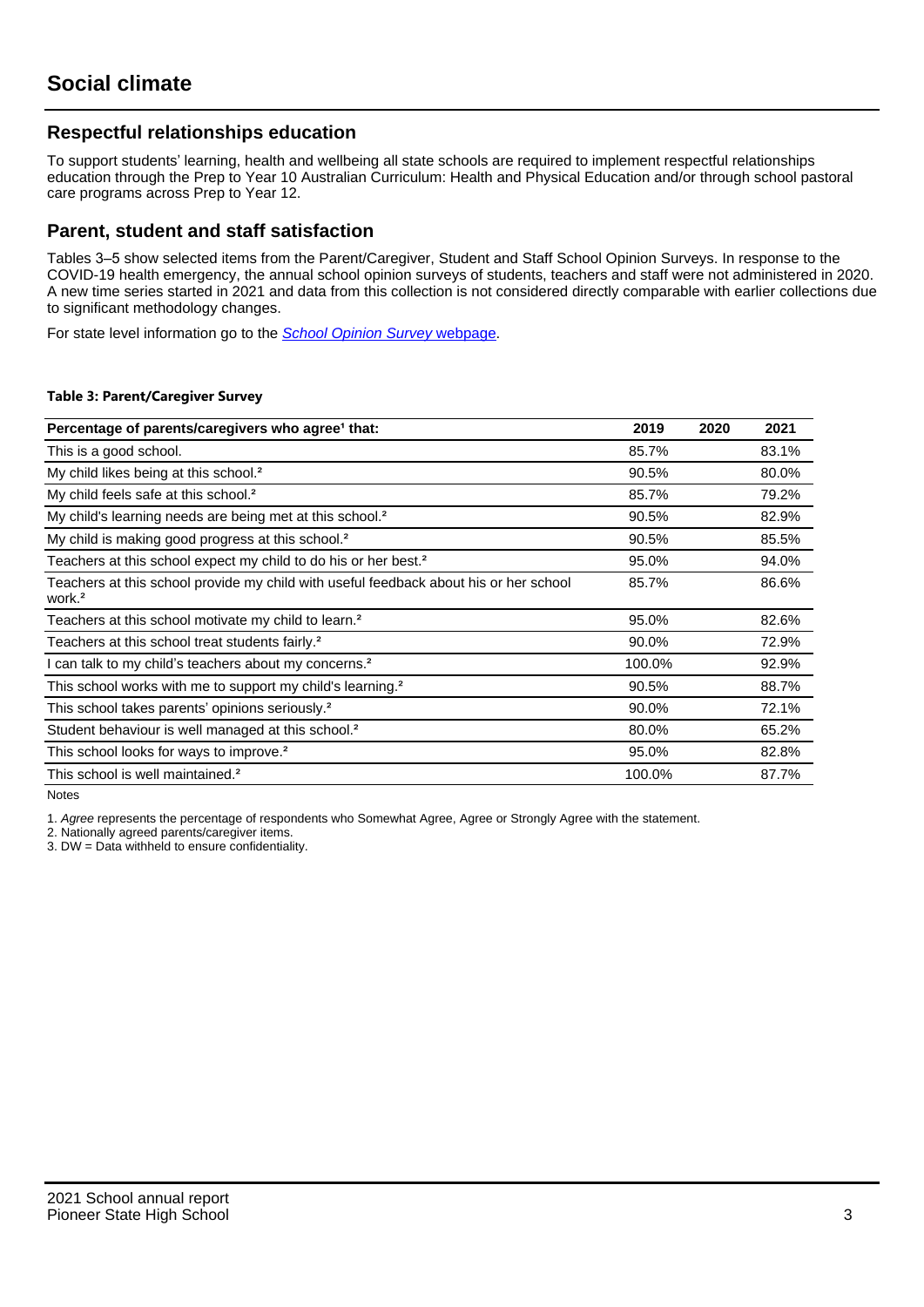#### **Table 4: Student Survey**

| Percentage of students who agree <sup>1</sup> that:                            | 2019  | 2020 | 2021  |
|--------------------------------------------------------------------------------|-------|------|-------|
| I like being at my school. <sup>2</sup>                                        | 82.8% |      | 68.8% |
| I feel safe at my school. <sup>2</sup>                                         | 85.3% |      | 74.5% |
| My teachers motivate me to learn. <sup>2</sup>                                 | 88.7% |      | 83.3% |
| My teachers expect me to do my best. <sup>2</sup>                              | 92.9% |      | 93.3% |
| My teachers provide me with useful feedback about my school work. <sup>2</sup> | 87.1% |      | 85.2% |
| Teachers at my school treat students fairly. <sup>2</sup>                      | 76.5% |      | 74.5% |
| I can talk to my teachers about my concerns. <sup>2</sup>                      | 74.6% |      | 63.3% |
| My school takes students' opinions seriously. <sup>2</sup>                     | 77.6% |      | 69.2% |
| Student behaviour is well managed at my school. <sup>2</sup>                   | 66.7% |      | 55.9% |
| My school looks for ways to improve. <sup>2</sup>                              | 90.3% |      | 79.3% |
| My school is well maintained. <sup>2</sup>                                     | 82.6% |      | 67.8% |
| My school gives me opportunities to do interesting things. <sup>2</sup>        | 83.3% |      | 79.3% |

Notes

1. Agree represents the percentage of respondents who Somewhat Agree, Agree or Strongly Agree with the statement.

2. Nationally agreed student items.

3. DW = Data withheld to ensure confidentiality.

### **Table 5: Staff Survey**

| Percentage of staff who agree <sup>1</sup> that:                                                            | 2019  | 2020 | 2021  |
|-------------------------------------------------------------------------------------------------------------|-------|------|-------|
| I feel confident embedding Aboriginal and Torres Strait Islander perspectives across the<br>learning areas. | 85.2% |      | 94.1% |
| I enjoy working at this school. <sup>2</sup>                                                                | 93.0% |      | 87.5% |
| I feel this school is a safe place in which to work. <sup>2</sup>                                           | 86.0% |      | 80.4% |
| I receive useful feedback about my work at this school. <sup>2</sup>                                        | 88.4% |      | 80.0% |
| Students are encouraged to do their best at this school. <sup>2</sup>                                       | 92.7% |      | 94.5% |
| Students are treated fairly at this school. <sup>2</sup>                                                    | 90.2% |      | 81.1% |
| Student behaviour is well managed at this school. <sup>2</sup>                                              | 76.2% |      | 38.9% |
| Staff are well supported at this school. <sup>2</sup>                                                       | 90.7% |      | 78.6% |
| This school takes staff opinions seriously. <sup>2</sup>                                                    | 85.7% |      | 76.4% |
| This school looks for ways to improve. <sup>2</sup>                                                         | 88.1% |      | 92.6% |
| This school is well maintained. <sup>2</sup>                                                                | 83.7% |      | 73.2% |
| This school gives me opportunities to do interesting things. <sup>2</sup>                                   | 95.3% |      | 89.1% |

Notes

1. Agree represents the percentage of respondents who Somewhat Agree, Agree or Strongly Agree with the statement.

2. Nationally agreed staff items.

3. DW = Data withheld to ensure confidentiality.

# **Description of how this school manages non-attendance**

Queensland state schools manage non-attendance in line with the Queensland Department of Education procedures: [Managing Student Absences and Enforcing Enrolment and Attendance at State Schools](https://ppr.qed.qld.gov.au/pp/managing-student-absences-and-enforcing-enrolment-and-attendance-at-state-schools-procedure); and [Roll Marking in State Schools,](https://ppr.qed.qld.gov.au/pp/roll-marking-in-state-schools-procedure) which outline processes for managing and recording student attendance and absenteeism.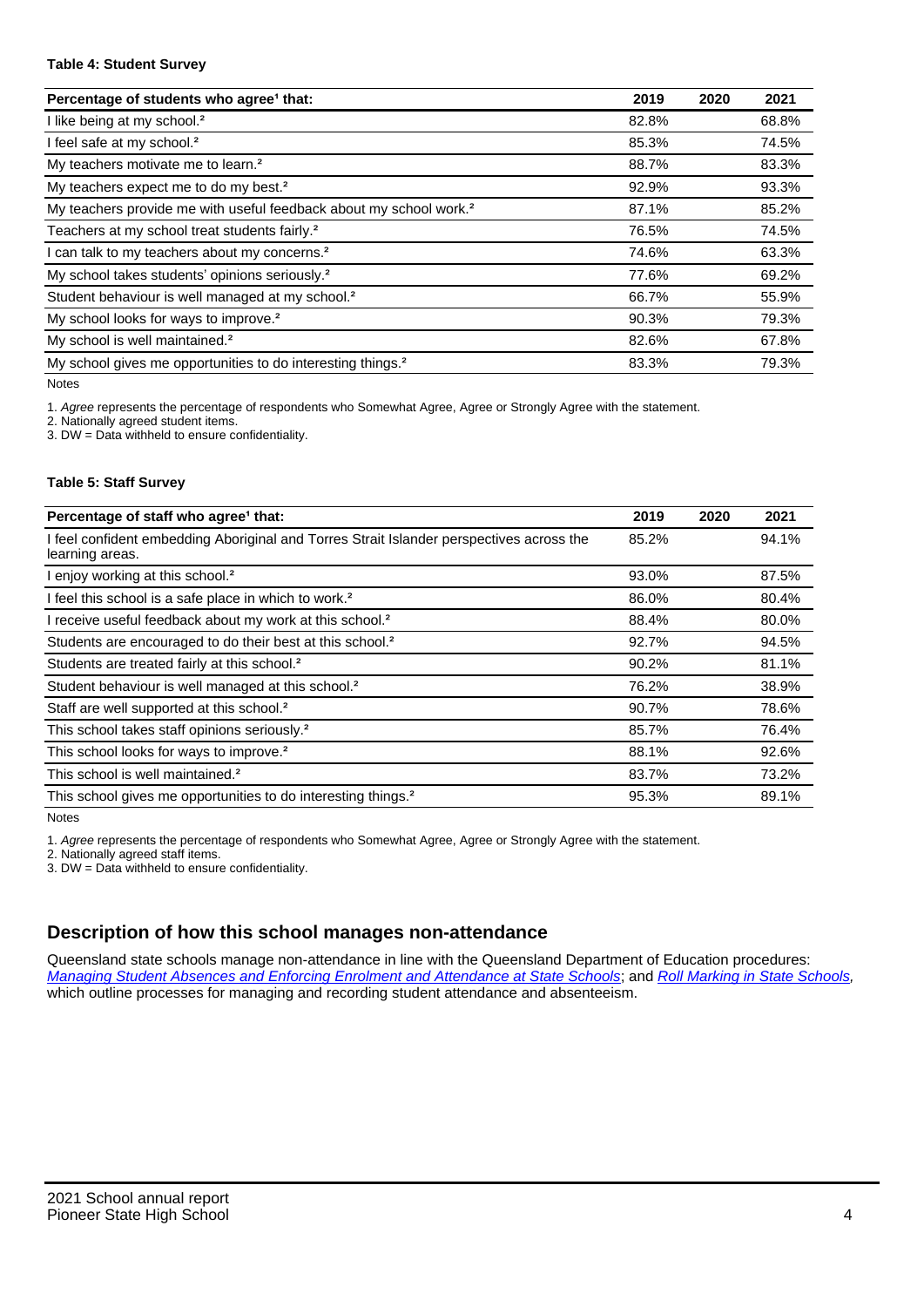# **School disciplinary absences**

#### **Table 6: Count of school disciplinary absences at this school**

| Type of school disciplinary absence | 2019 | 2020 | 2021 |
|-------------------------------------|------|------|------|
| Short suspension                    | 137  | 145  | 215  |
| Long suspension                     | 13   | 9    | 17   |
| Exclusion                           | 9    | 5    |      |
| Cancellation                        |      |      |      |
| Total                               | 160  | 159  | 240  |

#### Notes

1. School disciplinary absence (SDA) data is a total of short suspensions (1–10 days), long suspensions (11–20 days), exclusions and cancellations. 2. The number of SDAs is not the number of students who received an SDA as one student may be suspended several times in a school year. Each time a student is suspended it is recorded as an additional SDA. The data does not reflect the outcomes of appeal decisions.

3. 2020 data was impacted by the COVID-19 health emergency. There were significantly fewer SDAs during the home-based learning period (the first five weeks of Term 2) compared to other years.

# **School funding**

## **School income broken down by funding source**

School income, reported by financial year accounting cycle using standardised national methodologies and broken down by funding source is available via the [My School](http://www.myschool.edu.au/) website.

### **How to access our income details**

- 1. Click on the My School link <http://www.myschool.edu.au/>.
- 2. Enter the school name or suburb of the school you wish to search.

| Search by school name or suburb | <b>School sector</b> | <b>School type</b> | <b>State</b> | ∽ |
|---------------------------------|----------------------|--------------------|--------------|---|
|                                 |                      |                    |              |   |

3. Click on View School Profile to access the school's profile.



4. Click on Finances and select the appropriate year to view school financial information.

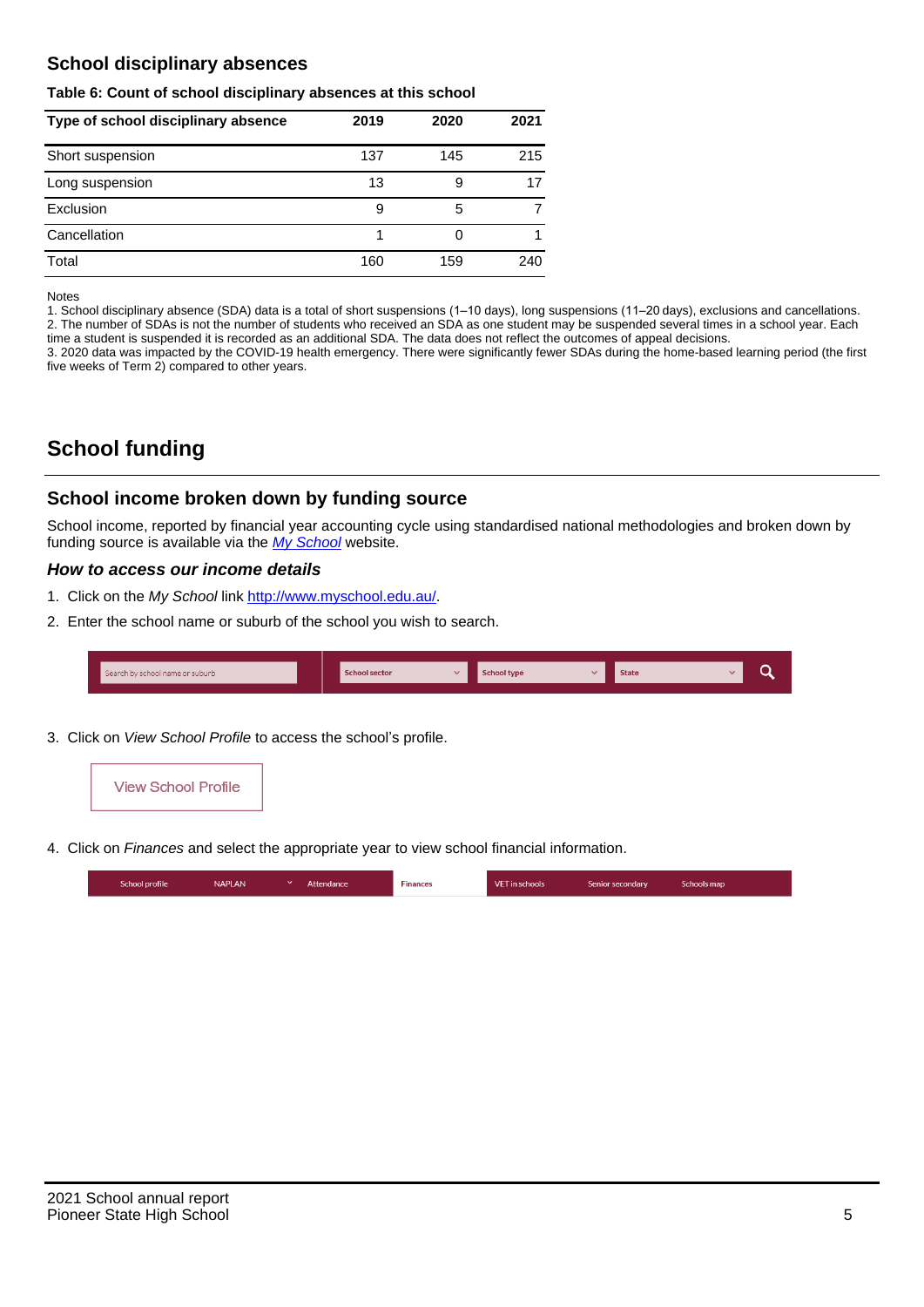# **Teacher standards and qualifications**

The Teacher registration eligibility requirements: Policy (p.1) states:

To be eligible for registration, a person must satisfy the Queensland College of Teachers (QCT) that they meet requirements regarding qualification and experience, or have otherwise met the requirements of the Australian Professional Standards for Teachers (APST). A person must also satisfy the QCT that they are suitable to teach and meet English language proficiency requirements. All these requirements are specified in the Act and the Education (Queensland College of Teachers) Regulation 2005 (the Regulation).

The qualifications required for teacher registration are successful completion of either -

- (a) a four-year initial teacher education program including teacher education studies of at least one year (e.g. a Bachelor of Education, or a double Bachelor degree in Science and Teaching) or
- (b) a one-year graduate initial teacher education program following a degree (e.g. a one-year Graduate Diploma of Education (Secondary) after a three-year Bachelor degree) or
- (c) another course of teacher education that the QCT is reasonably satisfied is the equivalent of (a) or (b). These are considered on a case-by-case basis.

For more information, please refer to the following link:

• <https://www.qct.edu.au/registration/qualifications>

# **Workforce composition**

# **Staff composition, including Indigenous staff**

### **Table 7: Workforce composition for this school**

|                    | <b>Teaching staff</b> |      |      | Non-teaching staff |      |      | Indigenous staff |      |      |
|--------------------|-----------------------|------|------|--------------------|------|------|------------------|------|------|
| <b>Description</b> | 2019                  | 2020 | 2021 | 2019               | 2020 | 2021 | 2019             | 2020 | 2021 |
| Headcount          | 54                    | 51   | 53   | 34                 | 39   | 35   | <5               | <5   |      |
| <b>FTF</b>         | 50                    | 48   | 50   | 26                 | 29   | 29   | <5               | ה>   |      |

Notes

1. Teaching staff includes school leaders.

2. Indigenous refers to Aboriginal and Torres Strait Islander people of Australia.

3. FTE = full-time equivalent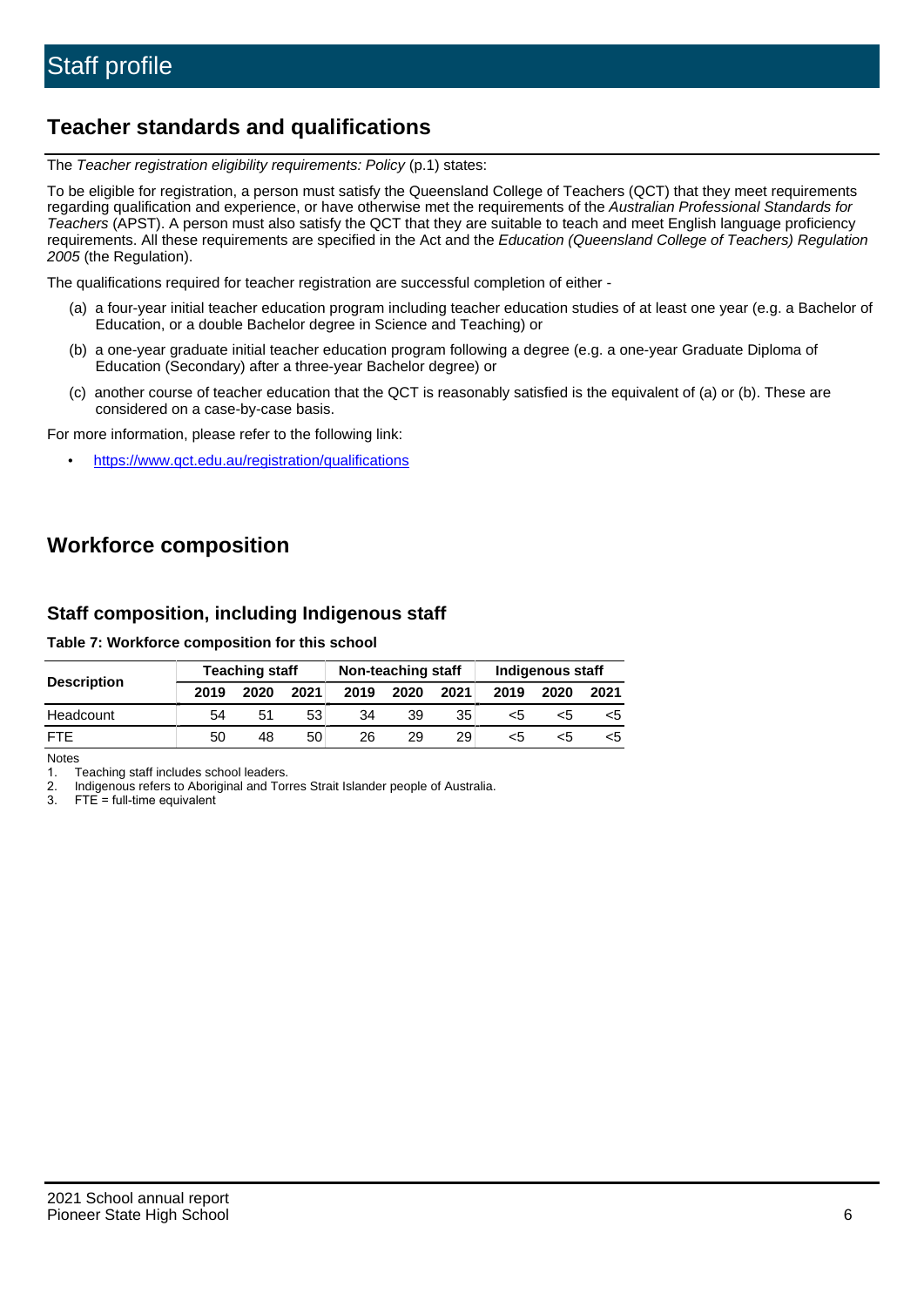# **Key student outcomes**

## **Student attendance**

Tables 8–9 show attendance rates at this school as percentages. In 2020, the COVID-19 health emergency affected student attendance in Queensland Government schools. Comparisons between 2020 and other years' attendance data should not be made.

#### **Table 8: Overall student attendance at this school**

| <b>Description</b>                                  | 2019 | 2020 | 2021 |
|-----------------------------------------------------|------|------|------|
| Overall attendance rate for students at this school | 90%  | 87%  | 86%  |

Notes

1. The attendance rate is the full- and part-time days attended as a percentage of enrolled school days.

2. Full-time students only.

#### **Table 9: Student attendance rates for each year level at this school**

| <b>Year Level</b> | 2019 | 2020 | 2021 |
|-------------------|------|------|------|
| Year 7            | 93%  | 89%  | 90%  |
| Year 8            | 89%  | 88%  | 85%  |
| Year 9            | 87%  | 86%  | 83%  |
| Year 10           | 88%  | 86%  | 83%  |
| Year 11           | 91%  | 87%  | 90%  |
| Year 12           | 90%  | 86%  | 88%  |

Notes

1. The attendance rate is the full- and part-time days attended as a percentage of enrolled school days.

2. Full-time students only.

3. DW = Data withheld to ensure confidentiality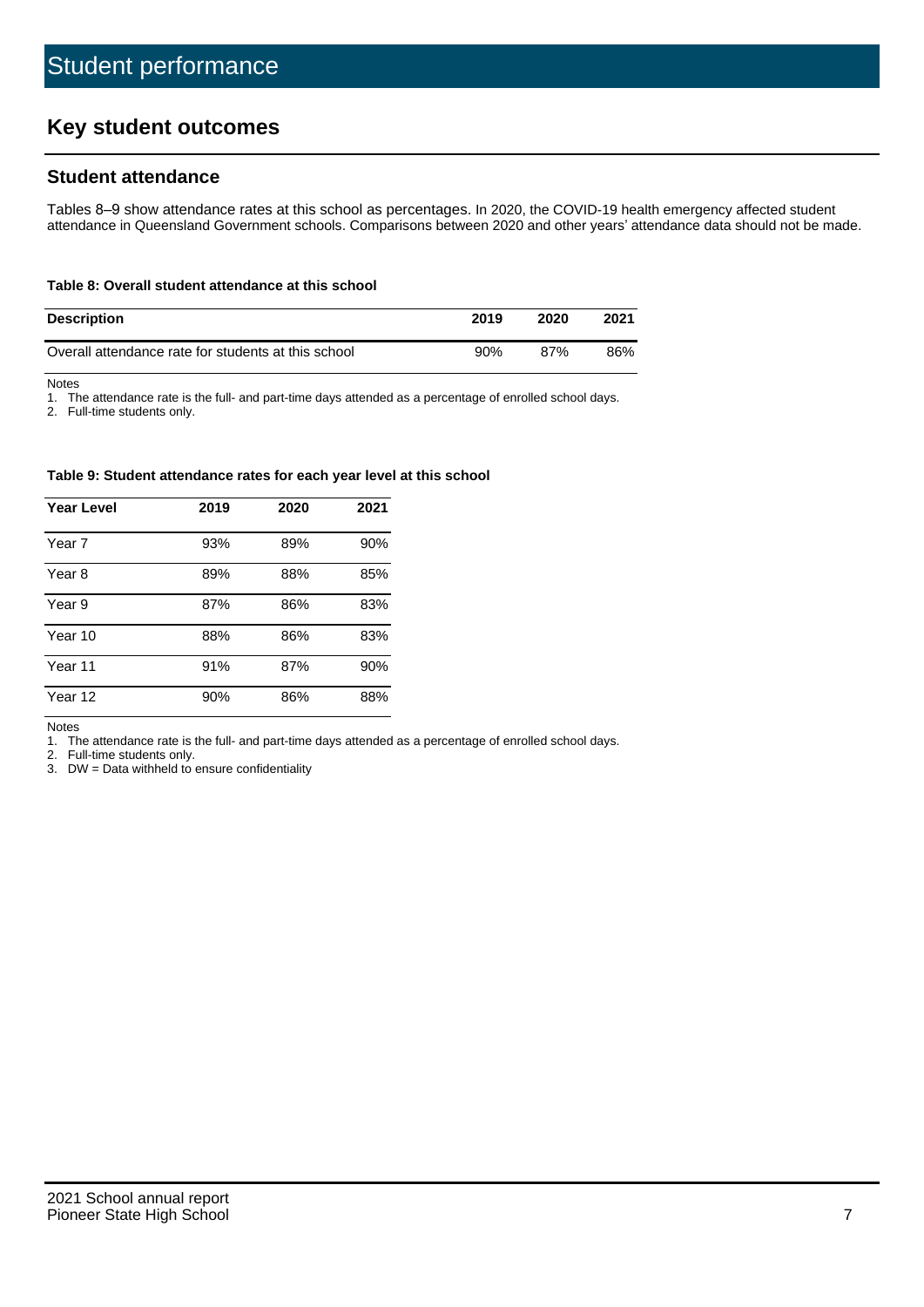# **NAPLAN**

Our reading, writing, spelling, grammar and punctuation, and numeracy results for the Years 3, 5, 7 and 9 NAPLAN tests are available via the [My School](http://www.myschool.edu.au/) website.

## **How to access our NAPLAN results**

- 1. Click on the My School link <http://www.myschool.edu.au/>.
- 2. Enter the school name or suburb of the school you wish to search.

| Search by school name or suburb | <b>School sector</b> | <b>School type</b>                        |          | <b>State</b> |  |
|---------------------------------|----------------------|-------------------------------------------|----------|--------------|--|
|                                 |                      |                                           |          |              |  |
|                                 |                      | $\sim$ $\sim$ $\sim$ $\sim$ $\sim$ $\sim$ | $\cdots$ |              |  |

3. Click on View School Profile of the appropriate school to access the school's profile.

| <b>View School Profile</b> |
|----------------------------|
|----------------------------|

4. Click on NAPLAN and select a year to view school NAPLAN information.

|  | School profile | <b>NAPLAN</b><br>$\sim$ 1 | Attendance | <b>Finances</b> | <b>VET</b> in schools | Senior secondary | Schools map |
|--|----------------|---------------------------|------------|-----------------|-----------------------|------------------|-------------|
|--|----------------|---------------------------|------------|-----------------|-----------------------|------------------|-------------|

#### Notes

- 1. If you are unable to access the internet, please contact the school for a hard copy of the school's NAPLAN results.
- 2. The National Assessment Program Literacy and Numeracy ([NAPLAN\)](http://www.nap.edu.au/naplan) is an annual assessment for students in Years 3, 5, 7 and 9.